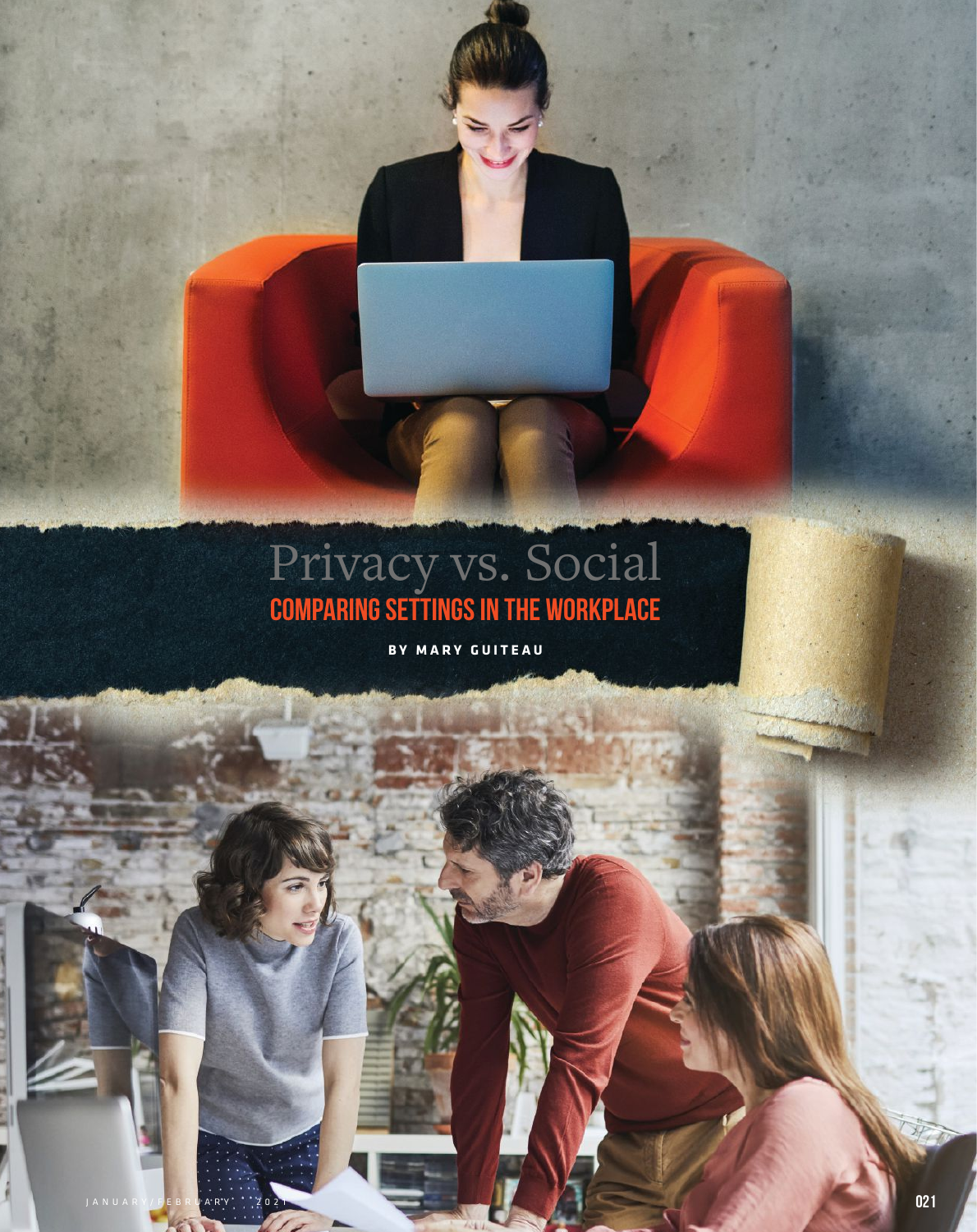The corporate workplace must be many things to many people. To be functional, it must provide a variety of work settings to facilitate various people's work styles. The design of the facility can significantly influence the workspace, positively or negatively. Throw in a global pandemic and the corporate workplace is forced to evolve further, even if it is temporary. It is important to consider all these factors when discussing privacy versus social settings in the workplace.

 $\sum_{\text{time, so has the way people work}}$  s the workplace has evolved over time, so has the way people work within that environment. With more baby boomers working later in life, today's workplace could include people of various ages ranging from  $21 - 71$ , all within the same space. Research has shown that different generations work differently. Baby boomers may prefer to work in more private settings, Generation Xers may prefer to work in more open settings, while millennials may choose to work in more flexible settings, but with less interaction with those around them. How do FMs design a facility to accommodate such a wide range of work styles? This is the challenge of today's designers, FMs and building owners. The good news is that it can be done. With thoughtful design and use of space, there can be something for everyone.

## DIFFERENT WORK SETTINGS

Providing a variety of work settings is key to making the 21st century workplace functional and flexible. Employees want choice and control when it comes to where they work. Even if they work in an open office workstation all day, having the option to move around is very important to employees. That could mean taking a personal

phone call in a private phone room, having an impromptu collaboration session with co-workers in a collaboration hub, or taking a break in a lounge area. Offering a palette of places to work can go a long way for morale and improving productivity. When people feel that they have a choice, they tend to be happier. Happier employees are more productive employees.

Examples of the range of Privacy, In-between, and Social work settings are:



- taller than 6 feet
- » Conference/meeting rooms Collaboration hubs<br>Conference/meeting rooms<br>Open office spaces with
- » Open office spaces with
	- workstations with panels lower than 6 feet
- » Open office spaces with tables and no panel separation at all
- » Break rooms/cafeterias separation at all<br>Break rooms/cafeterias<br>Lounge areas
- » Lounge areas

# DIFFERENT WAYS PEOPLE WORK

Many of the different ways people work can be attributed to generational behavior. Baby boomers tend to prefer working privately, as most began working in the age of the private office. Generation Xers tend to prefer working more socially, as most began working in the age of the open office. Millennials tend to prefer working with more flexibility, in open or remote spaces, although most prefer to work individually. That's a phenomenon that's referred to as "alone together." Providing workspaces that can accommodate a variety of ways people work can benefit a company's culture and increase employee productivity.

Examples of the range of Privacy, In-between, and Social ways people work are:

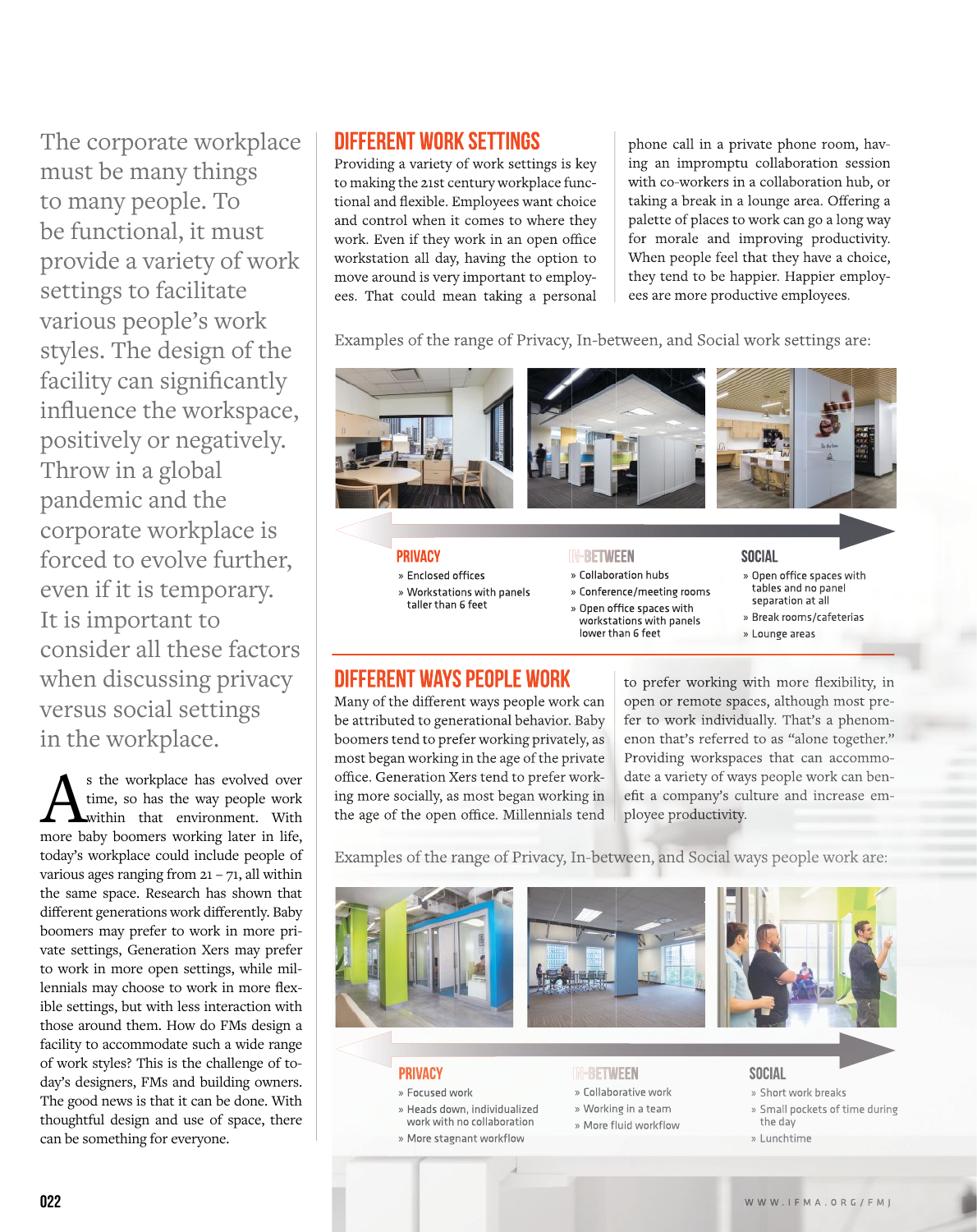## How the Design of the Facility can Influence the Way People Work

The design of a facility can significantly impact the workspace and how the people within that workspace function. Acoustical and visual privacy are two key factors that can influence the way people work within a space. In the past, acoustical and visual privacy were necessary for nearly all executives, while support staff members were relegated to open office areas. With the evolution of technology, the workplace evolved into a much more open setting, with little to no acoustical or visual privacy. Designers and employers are realizing that a happy medium between these two extremes is the best solution. Open offices can exist, but sound masking helps make those spaces more functional. Transparency is a big factor, but instead of using clear glass everywhere, companies realize the benefit of providing opaque glass in areas to provide a level of visual privacy. That happy medium is the sweet spot that can truly influence the current workspace.

 A well-designed workplace will provide a variety of work settings for the different ways people work, which can inform the facility's design. Providing a variety of spaces with a range of privacy, in-between and social characteristics can be key to a successfully designed facility. Understanding the ways people work, and providing space to accommodate those differences, can lead to a flexible, functional workplace. A flexible, functional workplace can lead to happy, productive employees. Most people spend a third of their lives at work. This means the workplace is a crucial part of people's lives. Providing a workplace environment that promotes employee engagement and increases company morale is paramount. Happy and productive employees lead to successful companies. That's a very important bottom line.

Examples of the range of Privacy, In-between, and Social ways a facility can influence the workspace are:







#### **PRIVACY**

- » Acoustical: Complete acoustical control
- » Acoustical: Adequate
- insulation
- » Visual: Full-height walls
- » Visual: Other opaque finiches

#### In-between

- » Acoustical: White noise/ Sound masking » Visual: Screens/Panels
- » Visual: Semi-transparent glass

#### Social

- » Acoustical: Acoustical control not needed
- » Visual: Open spaces
- encouraged » Visual: Glass used for
- visual transparency